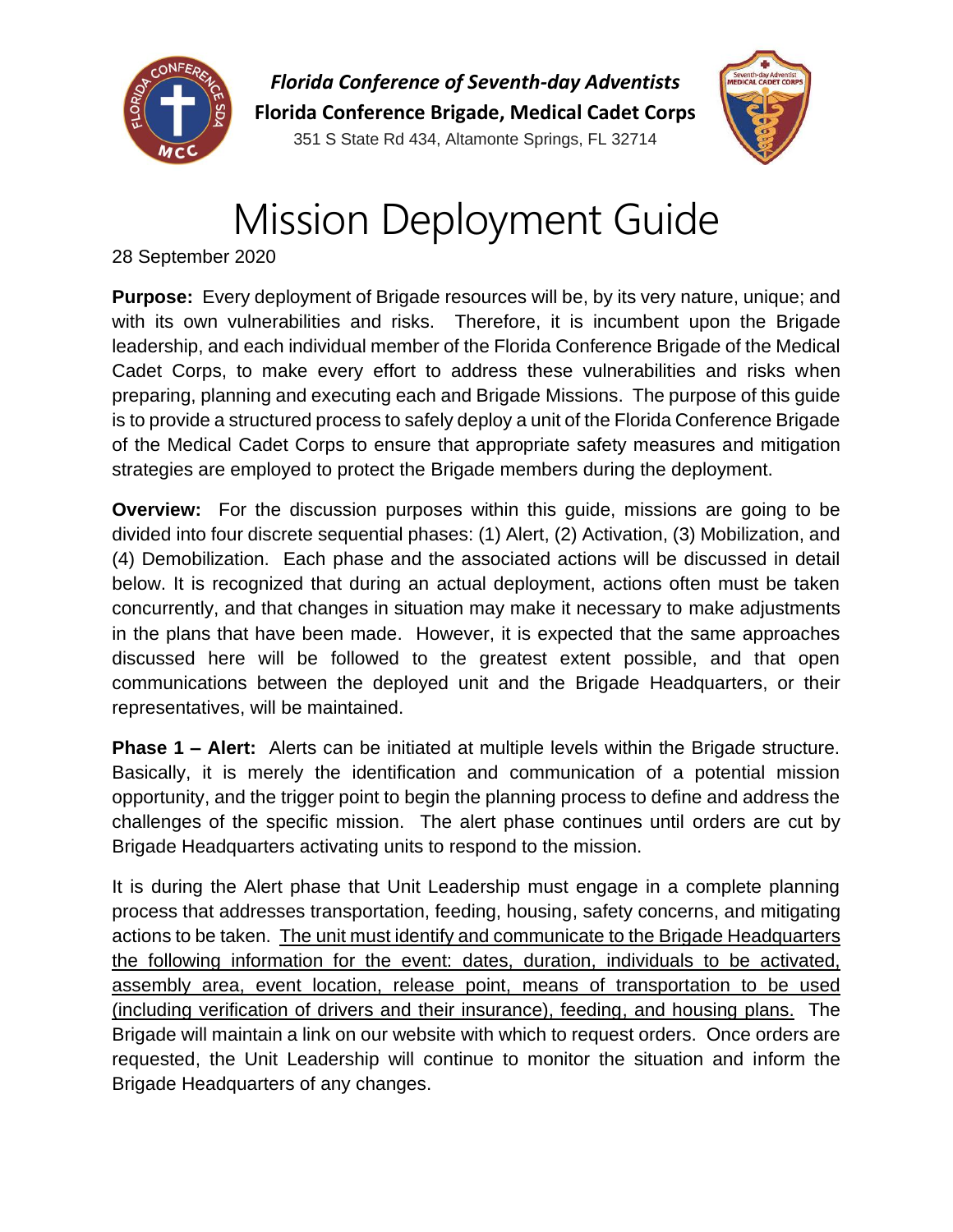**Phase 2 – Activation:** Activation of a unit (and any associated resources) occurs after the Brigade distributes orders to the designated unit (and the unit's leadership) to authorize actions to be taken under the Florida Conference Brigade of the MCC banner to prepare for the mobilization of the identified resources to complete the assigned mission. It is during the activation phase that the Unit Leadership should initiate an ICS Form 201 to cover the activities of the operation. A copy of the ICS Form 201, as modified for the Florida Conference Brigade of the Medical Cadet Corps can be found at the end of this document. Additionally, depending on the complexity of the operation, additional resources (such as food if the unit is cooking) should be procured and packed for transport. The unit leaders should also be communicating with their members to ensure that they have sufficient information to pack appropriately for the operation. If time allows, and the situation warrants, a unit inspection may be held to inspect the equipment being prepared for mobilization.

**Phase 3 – Mobilization:** The Mobilization phase begins with the departure of the assigned resources (MCC member) from their home of record to the assembly area (which may or may not be the same as the event site) as designated in the Brigade order. Positive communications should be initiated between unit members and their unit leaders upon departure to initiate personnel accountability and inform leadership of the status of all assets assigned to the event. Once the unit is assembled (either in an assembly area or on scene at the event site, the unit leadership should inform the Brigade via e-mail [\(flconf.mcc.brig@gmail.com\)](mailto:flconf.mcc.brig@gmail.com). Any last minute personnel adjustments, substitutions and/or no-shows need to be reported to ensure appropriate personnel accountability.

**Phase 4 – Demobilization:** The Demobilization phase occurs once a unit or individual resource is released from or completed their assignment, and does not end until ALL personnel return to their Home of Record, or other such release point, as was previously designated. The unit leadership should maintain positive accountability of all personnel until demobilization is completed, and all personnel have reached their personal homes of record, or other authorized release point. Ideally, unit members can text their leadership when they arrive home. Upon the completion of the demobilization process a clearing e-mail needs to be sent to the Brigade headquarters to inform them that all personnel are demobilized and accounted for.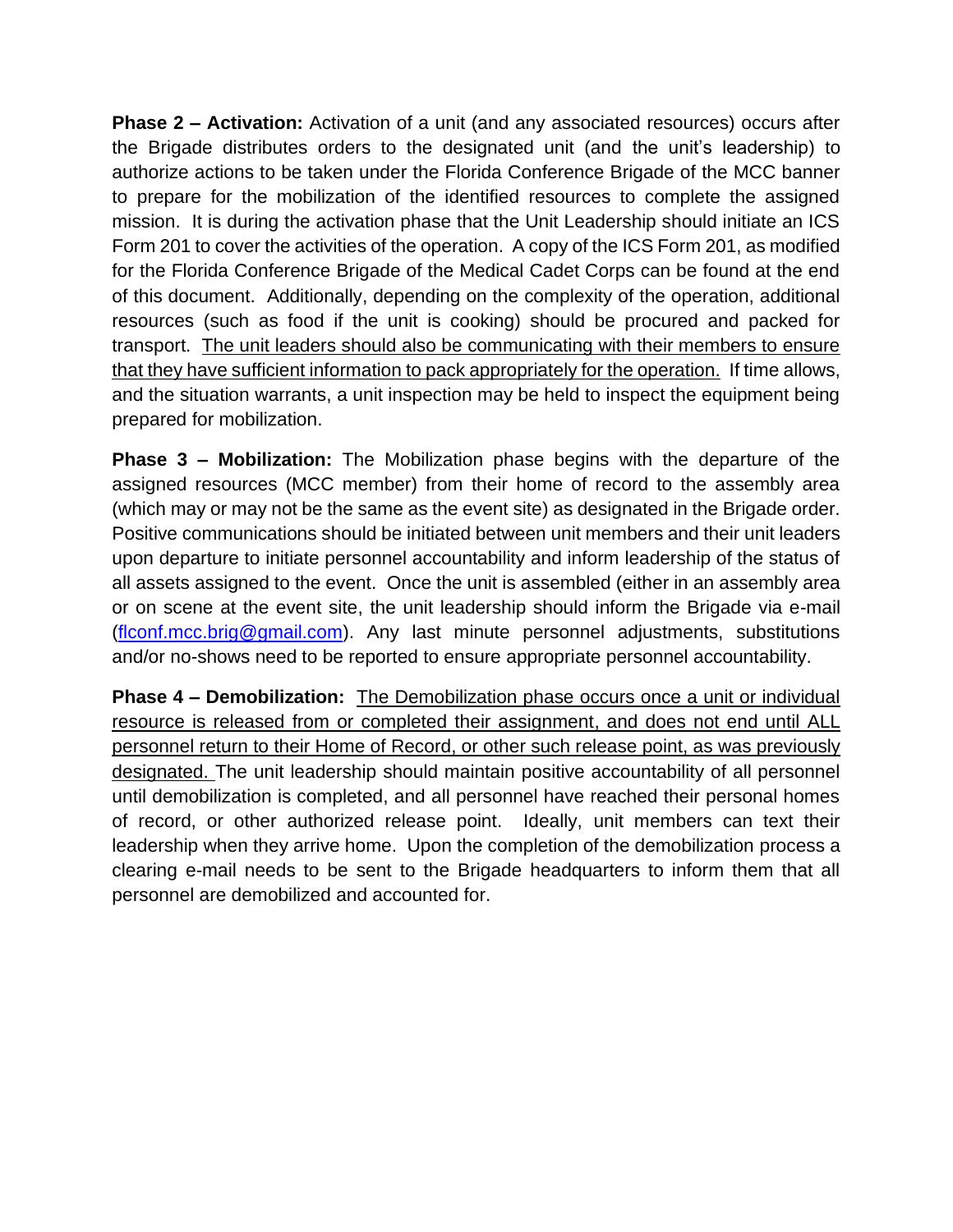#### **FLORIDA CONFERENCE BRIGADE OF THE MEDICAL CADET CORPS INCIDENT BRIEFING (ICS 201)**

| 1. Incident Name:                                                                                                                                                                                                                                                          | 2. Order Number: |              | 3. Date/Time Initiated: |       |  |
|----------------------------------------------------------------------------------------------------------------------------------------------------------------------------------------------------------------------------------------------------------------------------|------------------|--------------|-------------------------|-------|--|
|                                                                                                                                                                                                                                                                            |                  |              | Date:                   | Time: |  |
| 4. Map/Sketch (include sketch, showing the total area of operations, the incident site/area, impacted and threatened<br>areas, overflight results, trajectories, impacted shorelines, or other graphics depicting situational status and resource<br>assignment):          |                  |              |                         |       |  |
| 5. Situation Summary and Health and Safety Briefing Identify potential incident Health and Safety Hazards and<br>develop necessary measures (remove hazard, provide personal protective equipment, warn people of the hazard)<br>to protect responders from those hazards. |                  |              |                         |       |  |
|                                                                                                                                                                                                                                                                            |                  |              |                         |       |  |
| ICS 201, Page 1                                                                                                                                                                                                                                                            |                  | Date/Time: _ |                         |       |  |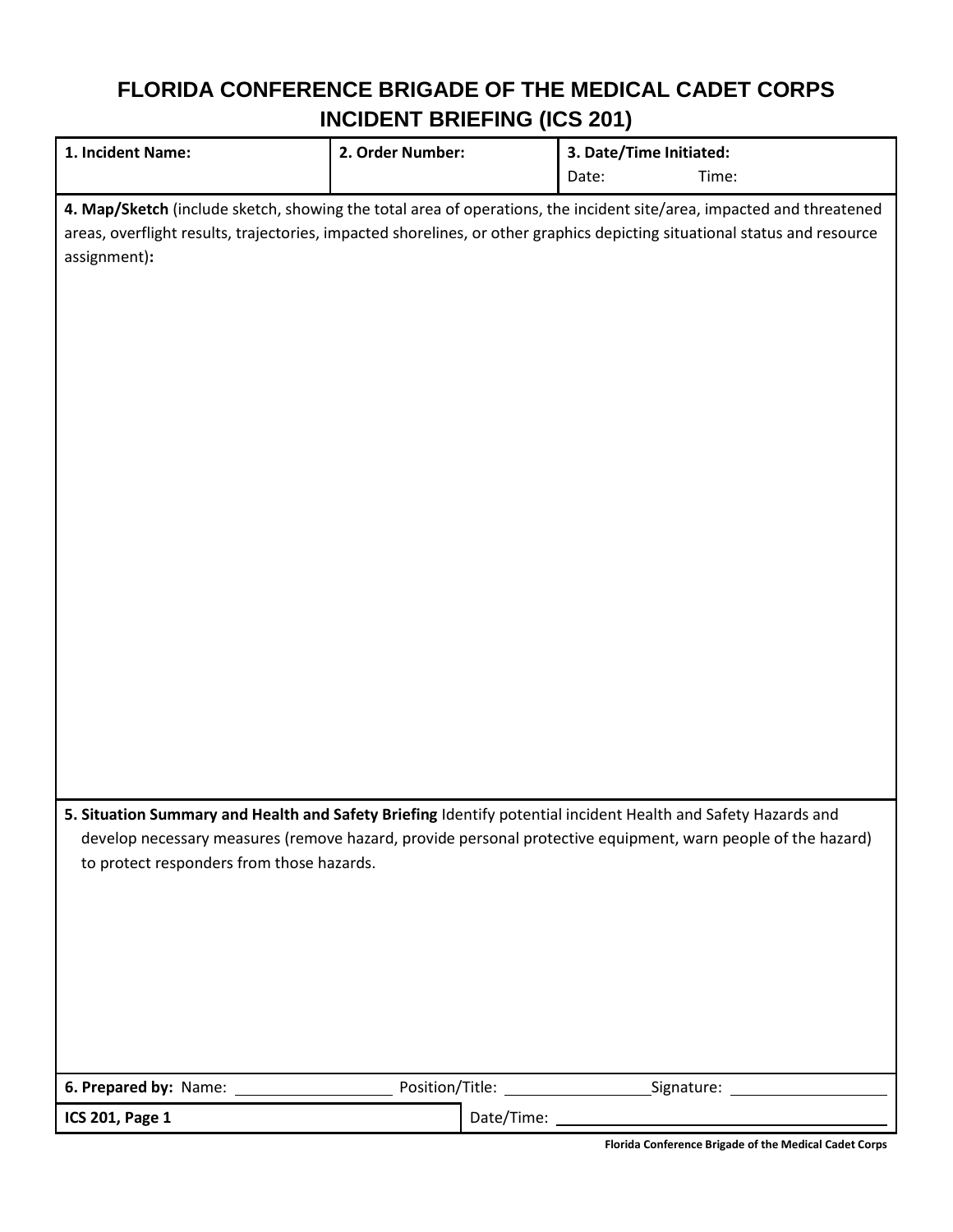## **INCIDENT BRIEFING (ICS 201), FLCONF BDE MCC**

| 1. Incident Name:      |                                                                     | 2. Incident Number: (EON# if applicable) | 3. Date/Time Initiated: |                |  |  |
|------------------------|---------------------------------------------------------------------|------------------------------------------|-------------------------|----------------|--|--|
|                        |                                                                     |                                          |                         | Time:<br>Date: |  |  |
|                        | 7. Current and Planned Objectives:                                  |                                          |                         |                |  |  |
|                        |                                                                     |                                          |                         |                |  |  |
|                        |                                                                     |                                          |                         |                |  |  |
|                        |                                                                     |                                          |                         |                |  |  |
|                        |                                                                     |                                          |                         |                |  |  |
|                        |                                                                     |                                          |                         |                |  |  |
|                        | 8. Sequence of events and any important issues that may have arisen |                                          |                         |                |  |  |
| Time:                  | Actions/event:                                                      |                                          |                         |                |  |  |
|                        |                                                                     |                                          |                         |                |  |  |
|                        |                                                                     |                                          |                         |                |  |  |
|                        |                                                                     |                                          |                         |                |  |  |
|                        |                                                                     |                                          |                         |                |  |  |
|                        |                                                                     |                                          |                         |                |  |  |
|                        |                                                                     |                                          |                         |                |  |  |
|                        |                                                                     |                                          |                         |                |  |  |
|                        |                                                                     |                                          |                         |                |  |  |
|                        |                                                                     |                                          |                         |                |  |  |
|                        |                                                                     |                                          |                         |                |  |  |
|                        |                                                                     |                                          |                         |                |  |  |
|                        |                                                                     |                                          |                         |                |  |  |
|                        |                                                                     |                                          |                         |                |  |  |
|                        |                                                                     |                                          |                         |                |  |  |
|                        |                                                                     |                                          |                         |                |  |  |
|                        |                                                                     |                                          |                         |                |  |  |
|                        |                                                                     |                                          |                         |                |  |  |
|                        |                                                                     |                                          |                         |                |  |  |
|                        |                                                                     |                                          |                         |                |  |  |
|                        |                                                                     |                                          |                         |                |  |  |
|                        |                                                                     |                                          |                         |                |  |  |
|                        | Continue on Note paper, if needed and attach:                       |                                          |                         |                |  |  |
|                        |                                                                     |                                          |                         |                |  |  |
| <b>ICS 201, Page 2</b> |                                                                     |                                          |                         |                |  |  |

**Florida Conference Brigade of the Medical Cadet Corps**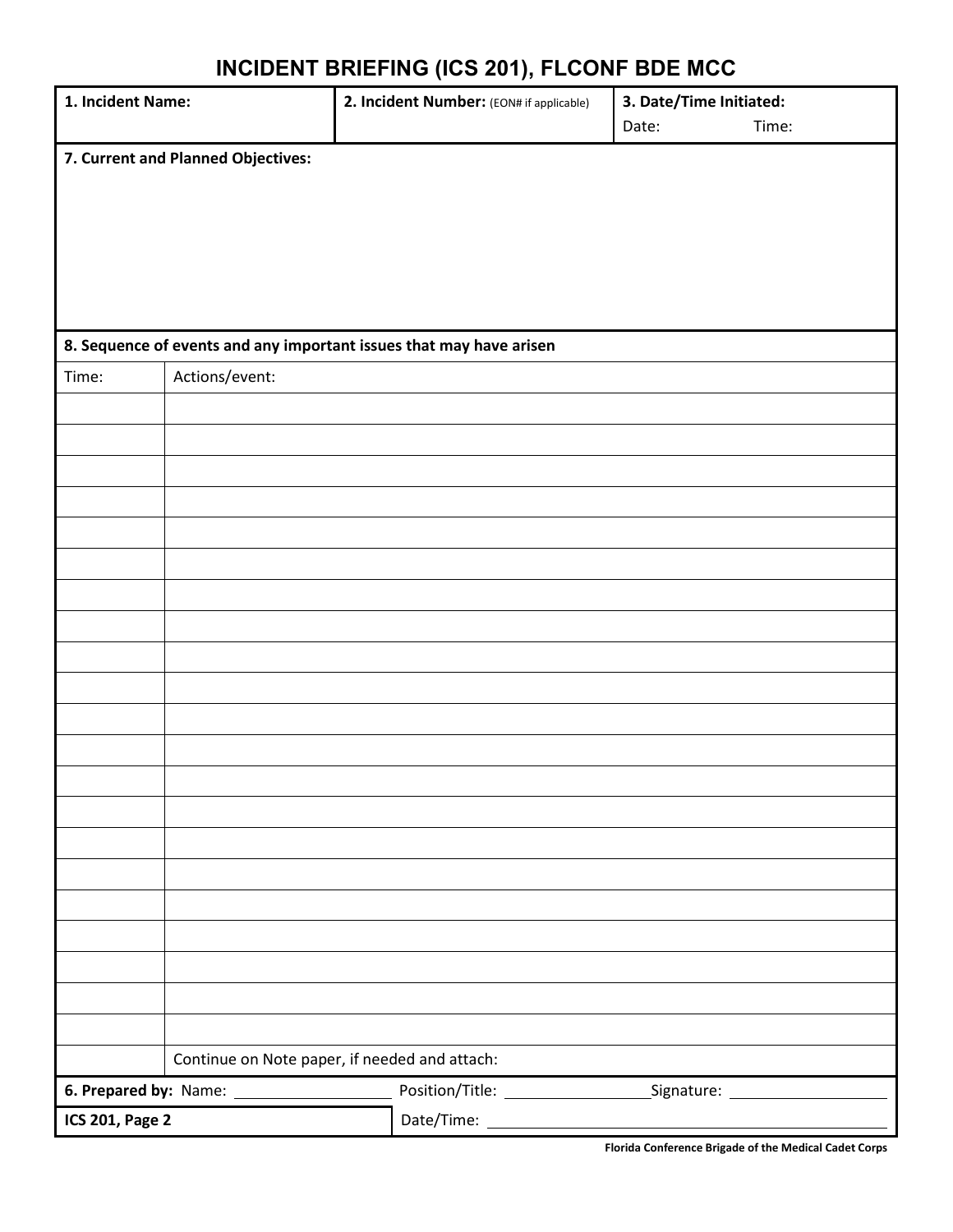#### **INCIDENT BRIEFING (ICS 201), FLCONF BDE MCC**

| 1. Incident Name:                                                         | 2. Incident Number: (EON# if applicable)<br>3. Date/Time Initiated: |                |
|---------------------------------------------------------------------------|---------------------------------------------------------------------|----------------|
|                                                                           |                                                                     | Date:<br>Time: |
| 9. Current Organization (fill in additional organization as appropriate): |                                                                     |                |
|                                                                           |                                                                     |                |
|                                                                           |                                                                     |                |
|                                                                           |                                                                     |                |
|                                                                           |                                                                     |                |
|                                                                           |                                                                     |                |
|                                                                           |                                                                     |                |
|                                                                           |                                                                     |                |
|                                                                           |                                                                     |                |
|                                                                           |                                                                     |                |
|                                                                           |                                                                     |                |
|                                                                           |                                                                     |                |
|                                                                           |                                                                     |                |
|                                                                           |                                                                     |                |
|                                                                           |                                                                     |                |
|                                                                           |                                                                     |                |
|                                                                           |                                                                     |                |
|                                                                           |                                                                     |                |
|                                                                           |                                                                     |                |
|                                                                           |                                                                     |                |
|                                                                           |                                                                     |                |
|                                                                           |                                                                     |                |
|                                                                           |                                                                     |                |
|                                                                           |                                                                     |                |
|                                                                           |                                                                     |                |
|                                                                           |                                                                     |                |
|                                                                           |                                                                     |                |
|                                                                           |                                                                     |                |
|                                                                           |                                                                     |                |
|                                                                           |                                                                     |                |
|                                                                           |                                                                     |                |
|                                                                           |                                                                     |                |
|                                                                           |                                                                     |                |
| 6. Prepared by: Name:                                                     |                                                                     |                |
| ICS 201, Page 3                                                           |                                                                     |                |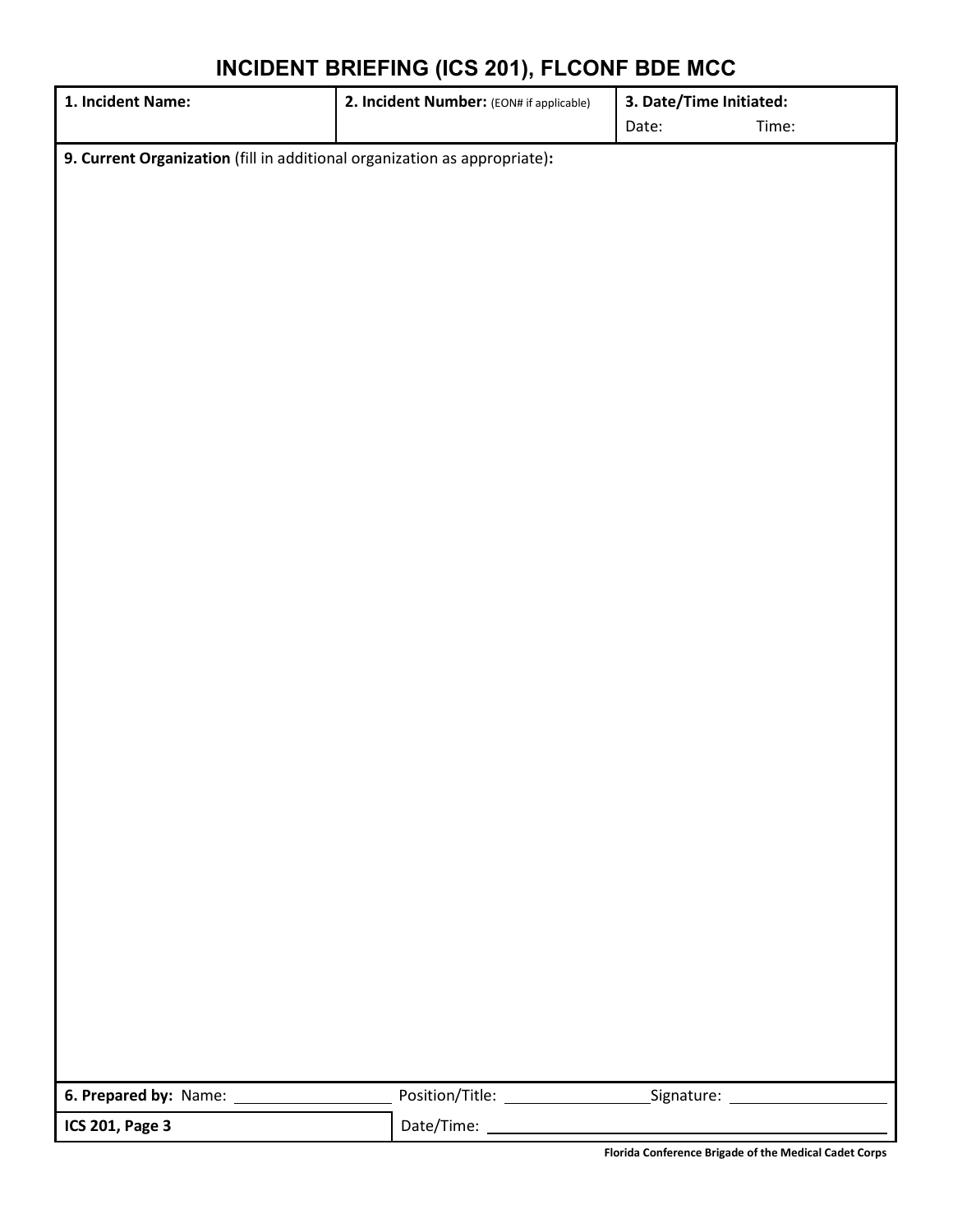## **INCIDENT BRIEFING (ICS 201), FLCONF BDE MCC**

| 1. Incident Name:      |         | 2. Incident Number: (EON# if applicable) |                 | 3. Date/Time Initiated:<br>Time:<br>Date: |                             |                                    |
|------------------------|---------|------------------------------------------|-----------------|-------------------------------------------|-----------------------------|------------------------------------|
| 10. Resource Summary:  |         |                                          |                 |                                           |                             |                                    |
| Resource               | Phone # |                                          | <b>FEMA SID</b> | <b>ETA</b>                                | Arrived                     | Notes (location/assignment/status) |
|                        |         |                                          |                 |                                           | $\Box$                      |                                    |
|                        |         |                                          |                 |                                           |                             |                                    |
|                        |         |                                          |                 |                                           | $\Box$                      |                                    |
|                        |         |                                          |                 |                                           | H                           |                                    |
|                        |         |                                          |                 |                                           | $\mathbb{R}^n$              |                                    |
|                        |         |                                          |                 |                                           | $\mathcal{L}_{\mathcal{A}}$ |                                    |
|                        |         |                                          |                 |                                           | $\mathbb{R}^n$              |                                    |
|                        |         |                                          |                 |                                           |                             |                                    |
|                        |         |                                          |                 |                                           | a a                         |                                    |
|                        |         |                                          |                 |                                           | $\Box$                      |                                    |
|                        |         |                                          |                 |                                           | $\overline{\phantom{0}}$    |                                    |
|                        |         |                                          |                 |                                           |                             |                                    |
|                        |         |                                          |                 |                                           |                             |                                    |
|                        |         |                                          |                 |                                           | $\Box$                      |                                    |
|                        |         |                                          |                 |                                           | $\Box$                      |                                    |
|                        |         |                                          |                 |                                           | $\Box$                      |                                    |
|                        |         |                                          |                 |                                           | $\Box$                      |                                    |
|                        |         |                                          |                 |                                           |                             |                                    |
| <b>ICS 201, Page 4</b> |         |                                          |                 |                                           |                             |                                    |

**Florida Conference Brigade of the Medical Cadet Corps**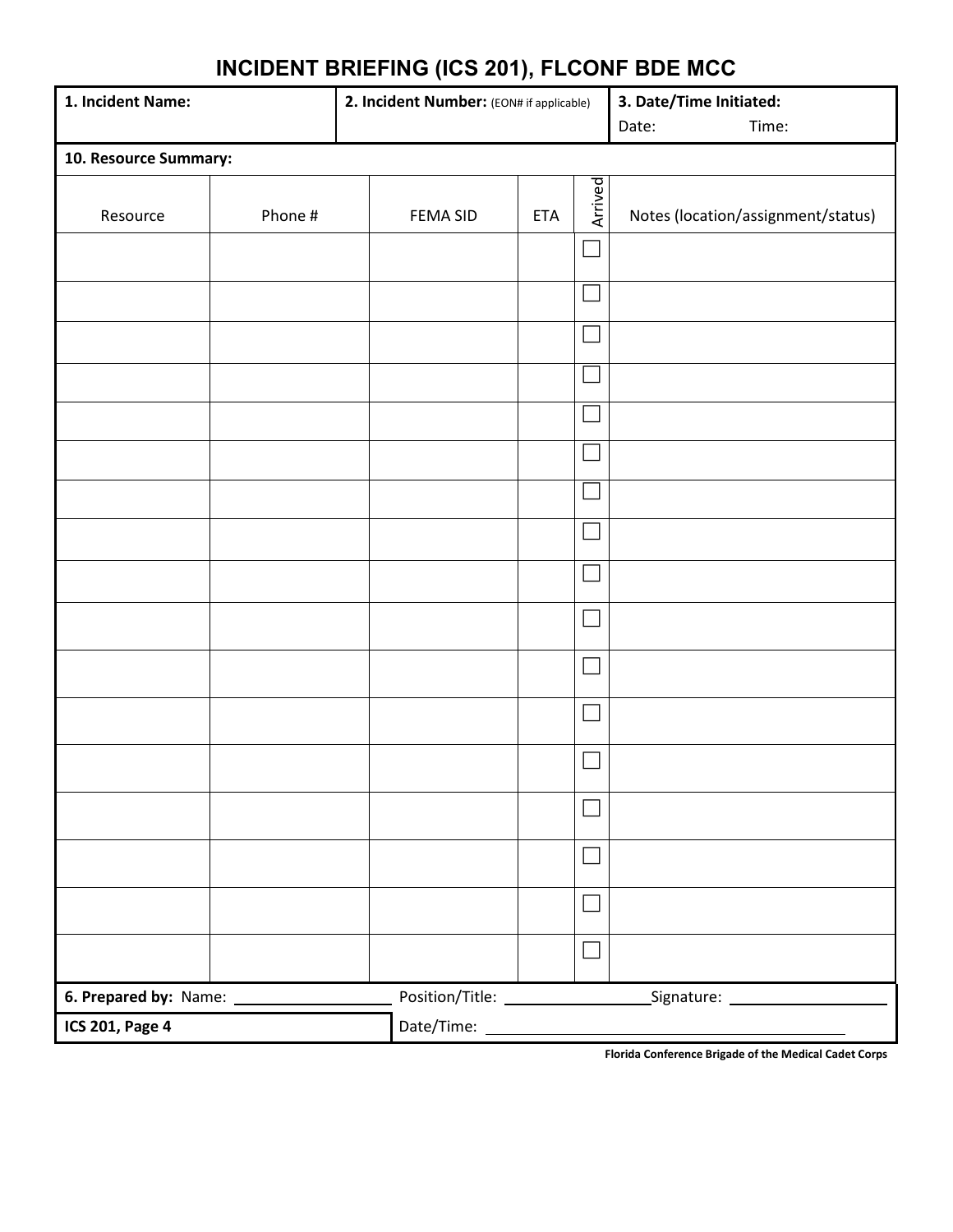#### **ICS 201 Incident Briefing**

**Purpose.** The Incident Briefing (ICS 201) provides the Incident Commander (and the Command and General Staffs) with basic information regarding the incident situation and the resources allocated to the incident. In addition to a briefing document, the ICS 201 also serves as an initial action worksheet. It serves as a permanent record of the initial response to the incident.

**Preparation.** The briefing form is prepared by the Incident Commander for presentation to the incoming Incident Commander along with a more detailed oral briefing.

**Distribution.** Ideally, the ICS 201 is duplicated and distributed before the initial briefing of the Command and General Staffs or other responders as appropriate. The "Map/Sketch" and "Current and Planned Actions, Strategies, and Tactics" sections (pages 1–2) of the briefing form are given to the Situation Unit, while the "Current Organization" and "Resource Summary" sections (pages 3–4) are given to the Resources Unit.

#### **Notes:**

- The ICS 201 can serve as part of the initial Incident Action Plan (IAP).
- If additional pages are needed for any form page, use a blank ICS 201 and repaginate as needed.

| <b>Block</b><br><b>Number</b> | <b>Block Title</b>                                                                                                                                                                                                                                                                                                                                     | <b>Instructions</b>                                                                                                                                                                                                                                                                                                                                                                                                                                                                                                                   |
|-------------------------------|--------------------------------------------------------------------------------------------------------------------------------------------------------------------------------------------------------------------------------------------------------------------------------------------------------------------------------------------------------|---------------------------------------------------------------------------------------------------------------------------------------------------------------------------------------------------------------------------------------------------------------------------------------------------------------------------------------------------------------------------------------------------------------------------------------------------------------------------------------------------------------------------------------|
| 1                             | <b>Incident Name</b>                                                                                                                                                                                                                                                                                                                                   | Enter the name assigned to the incident.                                                                                                                                                                                                                                                                                                                                                                                                                                                                                              |
| $\mathbf{2}$                  | <b>Incident Number</b>                                                                                                                                                                                                                                                                                                                                 | Enter the EON number assigned to the incident, if applicable.                                                                                                                                                                                                                                                                                                                                                                                                                                                                         |
| $\mathbf{3}$                  | <b>Date/Time Initiated</b><br>Date, Time<br>$\bullet$                                                                                                                                                                                                                                                                                                  | Enter date initiated (month/day/year) and time initiated (using the 24-<br>hour clock).                                                                                                                                                                                                                                                                                                                                                                                                                                               |
| $\boldsymbol{4}$              | Map/Sketch (include sketch,<br>showing the total area of<br>operations, the incident<br>site/area, impacted and<br>threatened areas, overflight<br>results, trajectories, impacted<br>shorelines, or other graphics<br>depicting situational status and<br>resource assignment)                                                                        | Show perimeter and other graphics depicting situational status,<br>resource assignments, incident facilities, and other special information<br>on a map/sketch or with attached maps. Utilize commonly accepted<br>ICS map symbology.<br>If specific geospatial reference points are needed about the incident's<br>location or area outside the ICS organization at the incident, that<br>information should be submitted on the Incident Status Summary (ICS<br>209).<br>North should be at the top of page unless noted otherwise. |
| 5                             | <b>Situation Summary and</b><br><b>Health and Safety Briefing (for</b><br>briefings or transfer of<br>command): Recognize potential<br>incident Health and Safety<br>Hazards and develop necessary<br>measures (remove hazard,<br>provide personal protective<br>equipment, warn people of the<br>hazard) to protect responders<br>from those hazards. | Self-explanatory.                                                                                                                                                                                                                                                                                                                                                                                                                                                                                                                     |
| 6                             | <b>Prepared by</b><br>Name<br>$\bullet$<br>Position/Title<br>$\bullet$<br>Signature<br>$\bullet$<br>Date/Time                                                                                                                                                                                                                                          | Enter the name, ICS position/title, and signature of the person<br>preparing the form. Enter date (month/day/year) and time prepared<br>(24-hour clock).                                                                                                                                                                                                                                                                                                                                                                              |